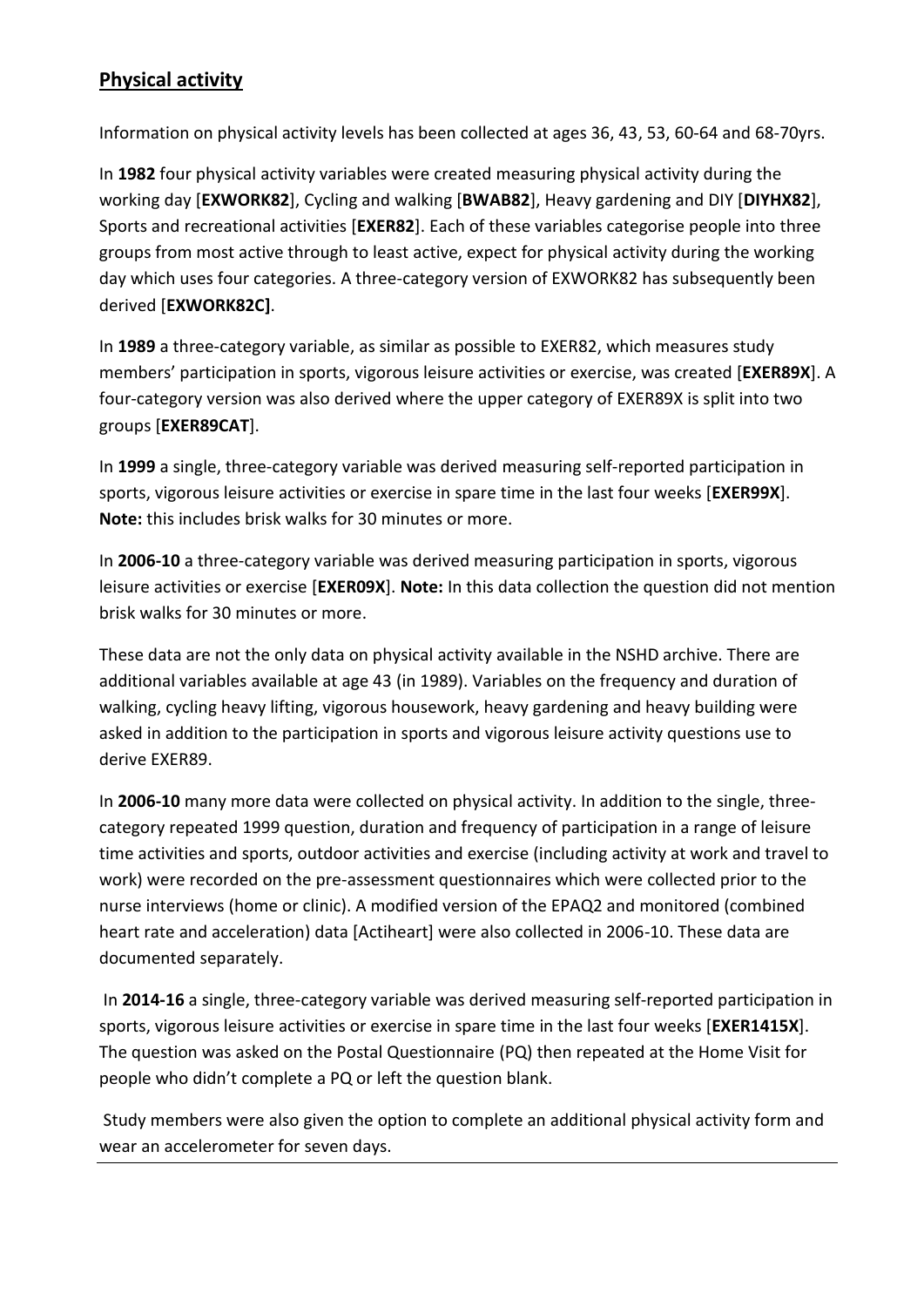### **EXWORK82**

Purpose : Physical activity during the working day at age **36yr**  Year : 1982

## **1. Definition**

#### **This is a recoded version of DK's variable EXWORK9**

- 1 Inactive
- 2 Less active
- 3 More active
- 4 Most active
- 9 Unknown

### **2. Specification**

1=at least half the day sitting down 2=not classified in most or least active groups

#### **EXWORK82C**

Purpose : Physical activity during the working day at age **36yr** [*3 category version*] Year : 1982

#### **1. Definition**

#### **This is a recoded version of DK's variable EXWORK9**

- 0 Inactive
- 1 Less active
- 2 Most active
- 9 Unknown

#### **2. Specification**

0=at least half the day sitting down 1=not classified in most or least active groups

2=either over ½ day spent walking OR frequently lifts and carries heavy things

# **BWAB82**

Purpose : Cycling/walking at age **36yr** Year : 1982

### **1. Definition**

# **This is a recoded version of DK's variable BWAB9**

- 0 Inactive
- 1 Less active
- 2 Most active
- 9 Unknown

# **2. Specification**

0=does not normally ride or walks AND no reports of riding or walking in leisure time 1=normally rides or walks for les that ½ hour OR 1-11 rides or walks of ½ hr in leisure time in previous month 2= normally rides or walks for les that ½ hour OR 12 rides or walks of ½ hr in leisure time in previous month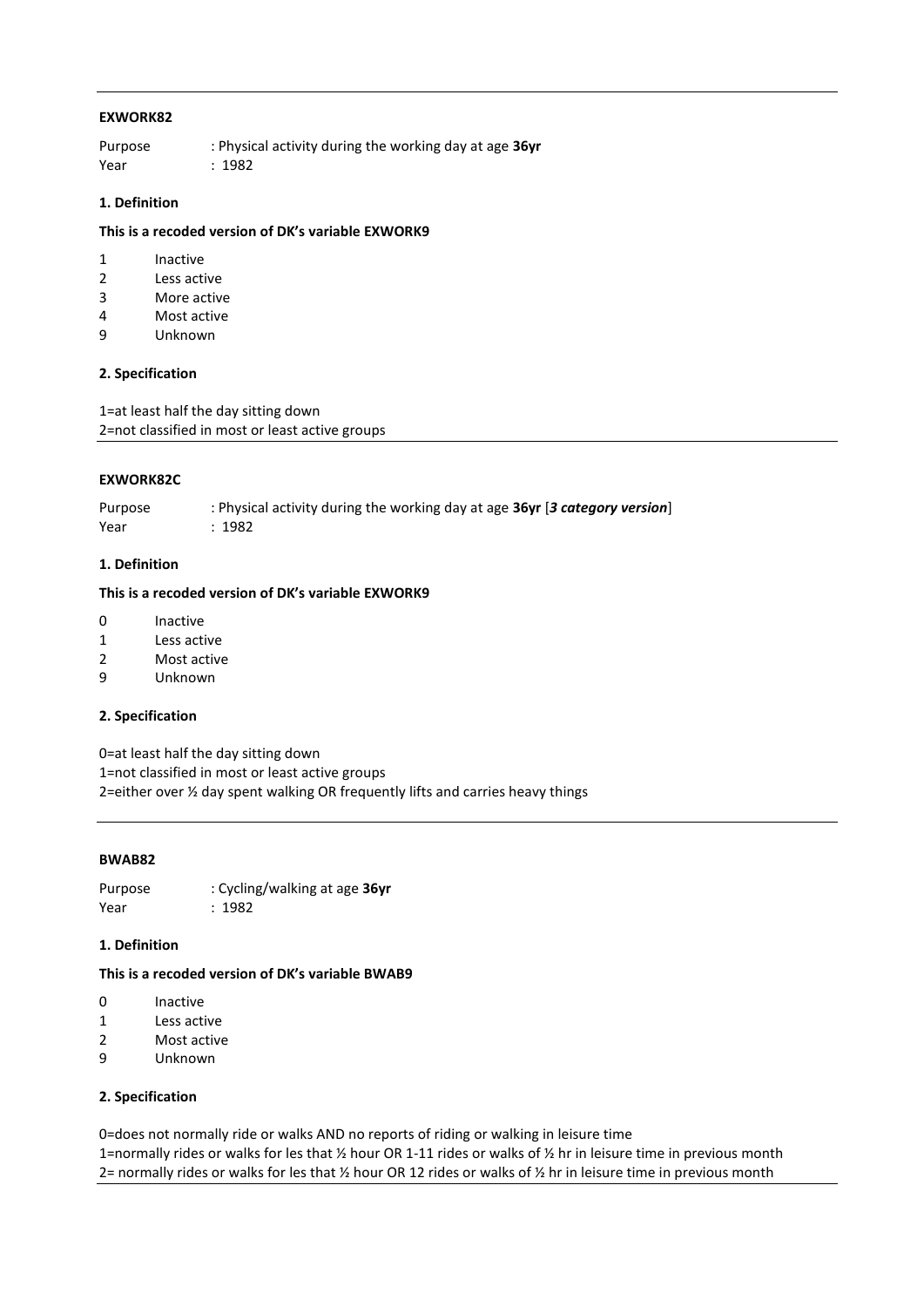#### **DIYHX82**

Purpose : Heavy gardening/DIY at age **36yr** Year : 1982

# **1. Definition**

#### **This is a recoded version of DK's variable DIYHX9**

- 0 Inactive
- 1 Less active
- 2 Most active
- 9 Unknown

## **2. Specification**

This variable is derived using list of 10 heavy activities (e.g. digging earth, chopping wood, brick laying etc.)

0=No reported activity in previous month 1=1-4 times in previous month 2= 5 or more times in previous month

#### **EXER82**

Purpose : Sport and recreational activities at age **36yr** Year : 1982

#### **1. Definition**

#### **This is a recoded version of DK's variable NSPB9**

- 0 Inactive
- 1 Less active
- 2 Most active
- 9 Unknown

#### **2. Specification**

0= No reported activity in previous month

1=1-4 times in previous month

2= 5 or more times in previous month

#### **EXER89X**

Purpose : Participation in sports, vigorous leisure activities or exercise at **age 43yr** [3 categories] Year : 1989

#### **1. Definition**

- 0 Inactive
- 1 Less active
- 2 Most active
- 9 Unknown

## **2. Specification**

0= None 1=1-4 times per month 2= 5 or more times per month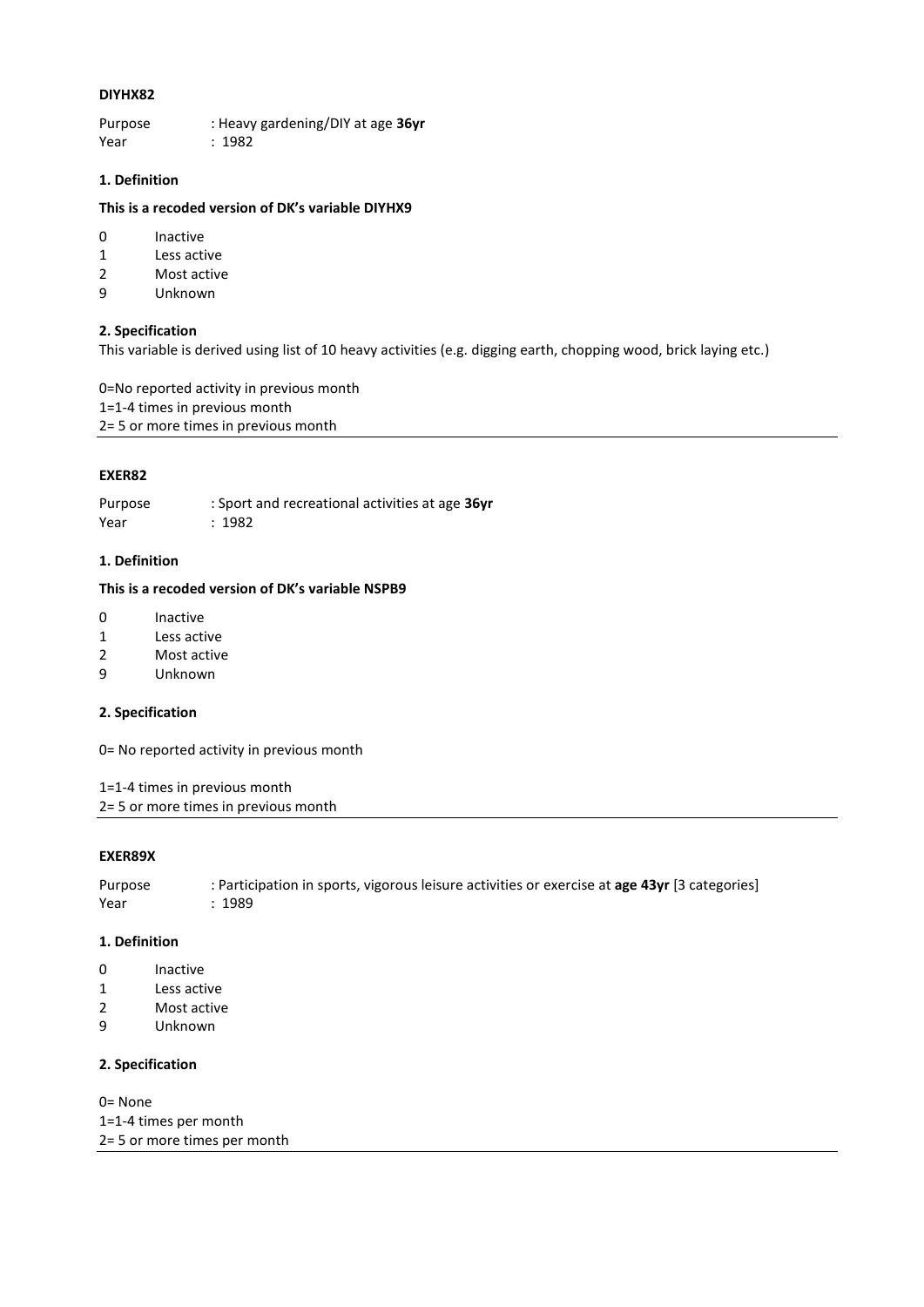## **EXER89CAT**

Purpose : Participation in sports, vigorous leisure activities or exercise at **age 43yr** [4 categories]

Year : 1989

## **1. Definition**

- 0 Inactive
- 1 Less active
- 2 More active
- 3 Most active
- 9 Unknown

## **2. Specification**

0= None

1=1-4 times per month (or less than once a week)

2=5-11 times per month (or 1-2 times per week)

3=12 or more times per month (or greater than or equal to 3 times per week)

### **EXER99X**

Purpose : Self-reported participation in sports, vigorous leisure activities or exercises in spare time in the last 4 weeks at **age 53yr** [3 categories] Year : 1999

## **1. Definition**

- 0 None
- 1 1-4 times
- 2 5 or more times
- 7 Unknown (participated in 1999 data collection but did not answer)
- 88 Not interviewed in 1999

## **2. Specification**

0= None 1=1-4 times per month

|  |  | 2= 5 or more times per month |  |  |
|--|--|------------------------------|--|--|

## **EXER09X**

Purpose : Self-reported participation in sports, vigorous leisure activities or exercises in spare time in the last 4 weeks at **age 60-64yr** [3 categories] Year : 2006-10

## **1. Definition**

- 0 None
- 1 1-4 times
- 2 5 or more times
- 998 Reported activity but not frequency
- 999 Unknown (participated in 2006-10 data collection but did not answer)
- 777 Not interviewed in 2006-10

## **2. Specification**

This variable is derived using wexer09 (q5a) and wexen09 (q5c) [Pre-Assessment Booklet]. This variable is the same as the 1999 variable **exer99x**.

0= if werer09=0 or wexen09=8